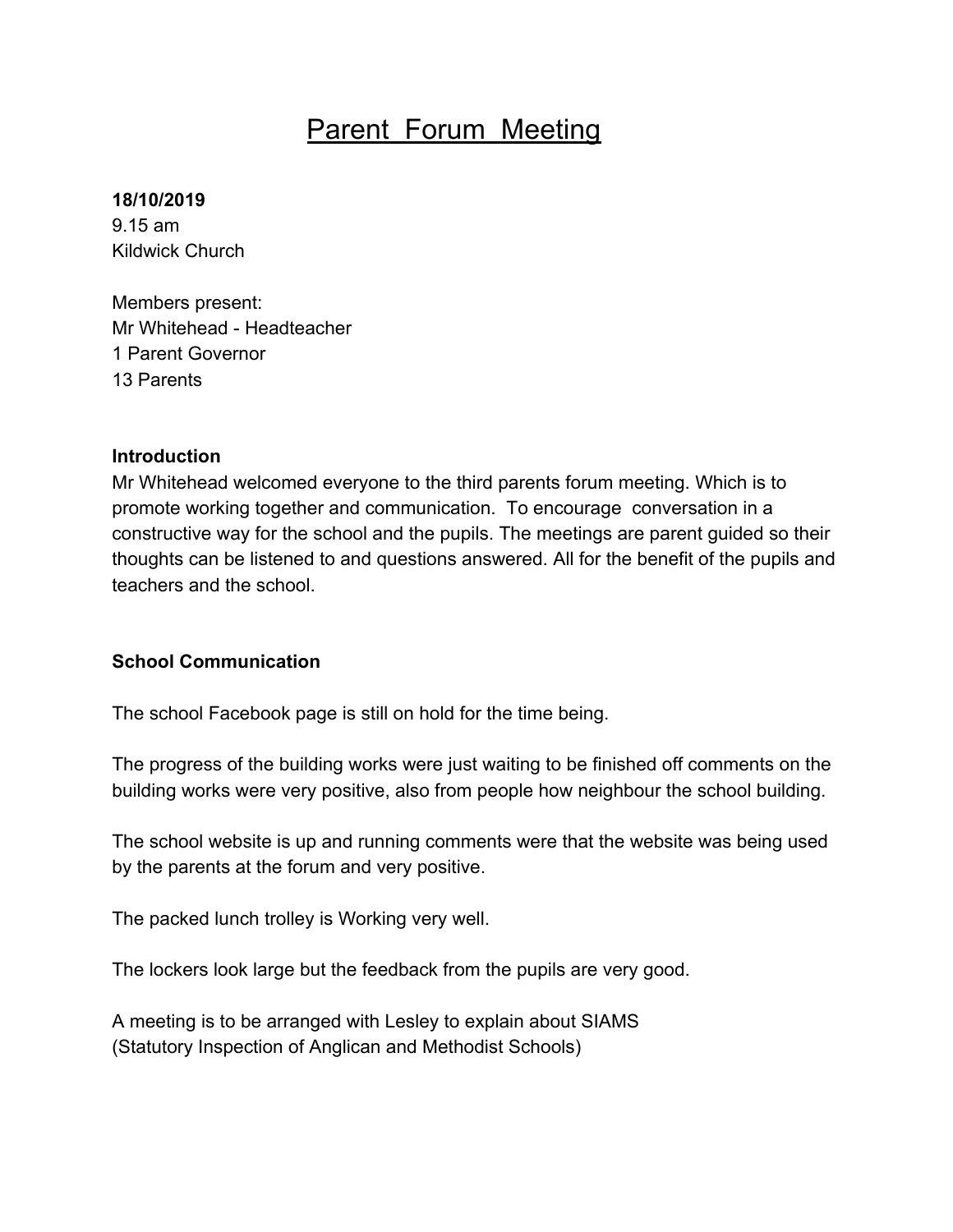A letter was handed out From the Reverend Julie Bacon about the future of St Andrews Church at the meeting also this has been sent out by e-mail as well

## **Playground area**

Mr Whitehead explained about the playground will have new signage with directions on, also to have meetings with Lets Play Everywhere on the future of the playground and to speak to other companies about the playground.

Possibly putting a quiet reflection area for the pupils and different interactive panels along the fencing or walls.

# **Collective Worship**

Collective worship is very popular and positive with some areas to develop. There is a new Collective Worship Council which have just been elected and split into two groups in each class.

To try and get more parents to use the forum, a possible link with the parents forum and the collective worship may help to get more people to get to the meetings and be involved and interact with the forum.

# **School Clubs**

The Art club there are quite a number of pupils to attend the club

The Garden Club, some children have started to use community garden with planting and planning which they are enjoying.

They are also going to be using it for Forest School Activities with Sarah and some teachers are to receive training on this.

This will help to have outdoor classes and give the pupils new life skills.

There has been a visit from the Woodland Trust to the garden.

In the springtime an invitation to parents to take part in the garden and hold an opening party for the garden.